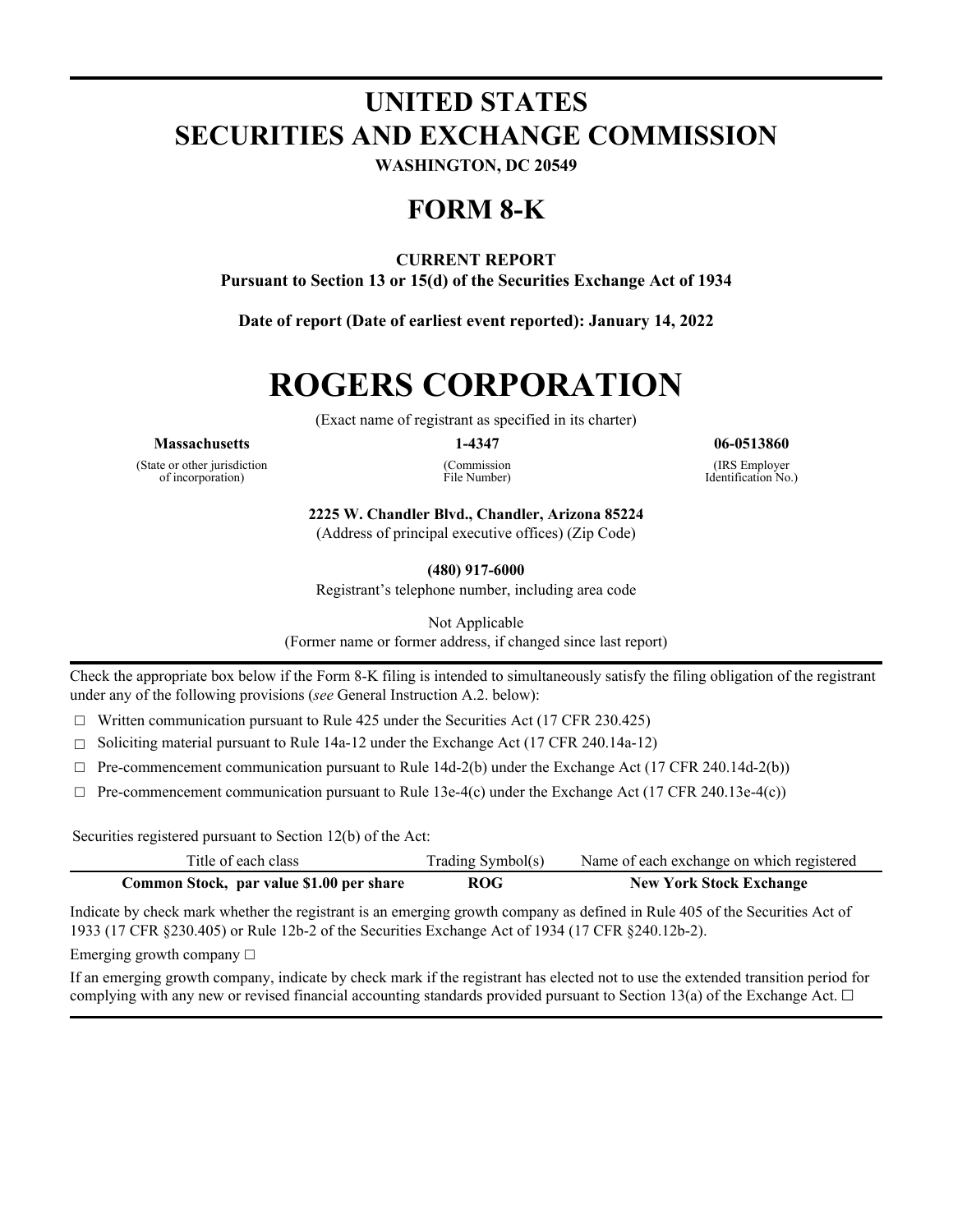#### **Item 8.01 Other Events**

As previously disclosed, on November 1, 2021, Rogers Corporation, a Massachusetts corporation ("Rogers" or the "Company"), entered into an Agreement and Plan of Merger (the "Merger Agreement") with DuPont de Nemours, Inc.,Delaware corporation ("DuPont" or "Parent"), and Cardinalis Merger Sub, Inc., a Delaware corporation and a wholly owned subsidiary of Parent ("Merger Sub"), whereby, upon the terms and subject to the conditions set forth in the Merger Agreement, the Company will merge with and into Merger Sub (the "Merger"). In connection with the Merger Agreement, on December 16, 2021, the Company filed a definitive proxy statement (the "Proxy Statement") with the U.S. Securities and Exchange Commission (the "SEC").

#### **Litigation Relating to the Merger**

As previously disclosed in the Proxy Statement, as of December 16, 2021, two purported shareholders of the Company filed actions in the United States District Court for the Southern District of New York (the "Preliminary Proxy Complaints") against the Company and members of the Company's Board. The Preliminary Proxy Complaints are captioned *Shiva Stein v. Rogers Corporation et. al.,* Case No. 1:21-cv-10325 and *Alex Ciccotelli v. Rogers Corporation et. al.,* Case No. 1:21-cv-10723.

Following the filing of the Proxy Statement and prior to the filing of this Current Report on Form 8-K, six additional complaints have been filed against the Company and members of the Company's Board in United States District Courts (the "Definitive Proxy Complaints" and, collectively, with the Preliminary Proxy Complaints, the "Complaints"). Two Definitive Proxy Complaints have been filed in the United States District Court for the District of Delaware and are captioned *Finger v. Rogers Corporation, et. al.*, Case No. 21-cv-01798 and *Kent v. Rogers Corporation et. al.,* Case No. 21-cv-01806. One Definitive Proxy Complaint has been filed in the United States District Court for the Eastern District of Pennsylvania and is captioned *Hopkins v. Rogers Corporation et. al.,* Case No. 21-cv-05613. One Definitive Proxy Complaint has been filed in the United States District Court for the Eastern District of New York and is captioned *Woods v. Rogers Corporation et. al.,* Case No. 21-cv-07109. Two Definitive Proxy Complaints have been filed in the United States District Court for the Southern District of New York and are captioned *Parshall v. Rogers Corporation et. al.,* Case No. 21-cv-11095, and *Raul v. Rogers Corporation et al.,* Case No. 22-cv-00368.

In general, the Complaints allege that the defendants violated Sections 14(a) (and Rule 14a-9 promulgated thereunder) and 20(a) of the Exchange Act by, among other things, including allegedly materially misleading or incomplete disclosure with respect to certain financial projections of the Company and certain financial analyses of the Company's financial advisor in the Proxy Statement or in the preliminary proxy statement filed by the Company on December 1, 2021. One Complaint further alleges that the Company's preliminary proxy statement allegedly omitted or misrepresented information regarding alleged potential conflicts of interest among certain Company directors and executive officers relating to possible continued employment with, or right to purchase or participate in equity of, the combined company following consummation of the merger. The plaintiffs in the Complaints seek, among other things, injunctive relief, money damages and the costs of the Complaints, including reasonable attorneys' and experts' fees.

The Company believes that the claims asserted in the above-described actions are without merit and that no supplemental disclosure is required under applicable law. However, in order to moot the unmeritorious disclosure claims, to avoid the risk of the above-described actions delaying or adversely affecting the Merger and to minimize the costs, risks and uncertainties inherent in litigation, without admitting any liability or wrongdoing, the Company has determined to voluntarily supplement the Proxy Statement as described in this Current Report on Form 8-K. Nothing in this Current Report on Form 8-K shall be deemed an admission of the legal necessity or materiality under applicable laws of any of the disclosures set forth herein. The Company specifically denies all allegations in the above-referenced actions, including allegations that any additional disclosure was or is required, and believes that the supplemental disclosures contained herein are not material.

As of the date of this Current Report on Form 8-K, six of the eight plaintiffs have agreed to dismiss the Complaints in light of, among other things, the supplemental disclosures contained herein.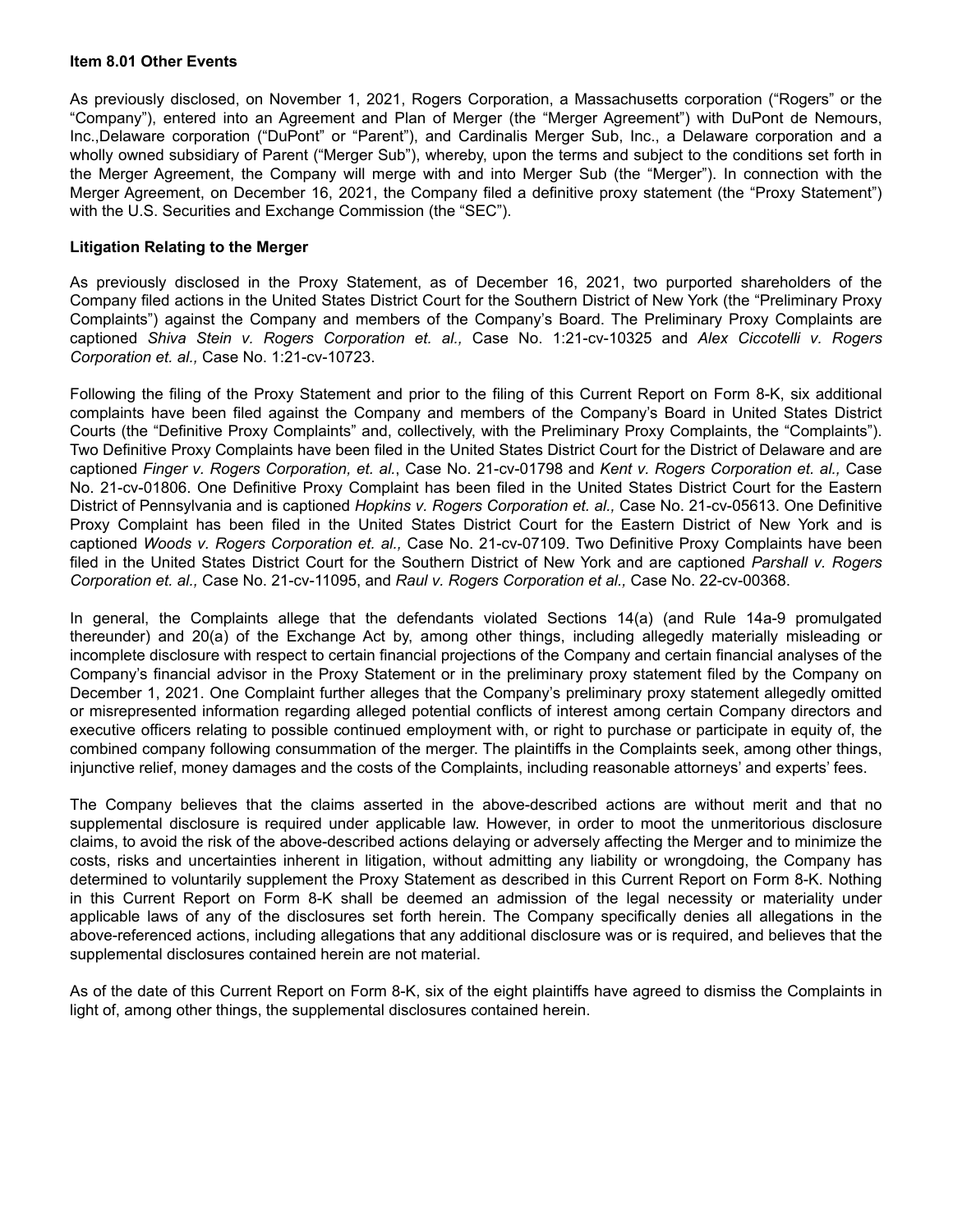#### **Supplemental Disclosures**

The following supplemental disclosures should be read in conjunction with the Proxy Statement, which should be read in its entirety. To the extent that information herein differs from or updates information contained in the Proxy Statement, the information contained herein supersedes the information contained in the Proxy Statement. All page references are to pages in the Proxy Statement, and defined terms used but not defined herein have the meanings set forth in the Proxy Statement. For clarity, new text within restated paragraphs and tables from the Proxy Statement are highlighted with **bold, underlined text** and stricken-through text shows text being deleted to a referenced disclosure in the Proxy Statement.

*The section of the Proxy Statement entitled "Opinion of Financial Advisor" is amended and supplemented as follows. The second paragraph under the sub-heading "Public Trading Multiples" on page 37 of the Proxy Statement is hereby supplemented by adding the following as the last sentence of such paragraph and the following table below such paragraph:*

#### **The below table summarizes the companies, the metrics and the multiples employed in J.P. Morgan's analysis.**

| <b>Electronic materials</b>               | <b>CY22E FV / EBITDA</b>            | $CY22E$ $P/E$        |
|-------------------------------------------|-------------------------------------|----------------------|
| <b>CMC Materials, Inc.</b>                | 12.2x                               | 16.7x                |
| Entegris, Inc.                            | 25.1x                               | 36.2x                |
| II-VI, Inc.                               | 11.2x                               | 13.4x                |
| <b>Ingevity Corporation</b>               | 9.0x                                | 13.0x                |
| <b>Quaker Chemical Corporation</b>        | 16.6x                               | 28.7x                |
| Wolfspeed, Inc.                           | $\mathbf{N}\mathbf{M}^{\mathbf{1}}$ | $NM^{\underline{1}}$ |
|                                           |                                     |                      |
| <b>Electronic components</b>              |                                     |                      |
| <b>Advanced Energy Industries, Inc.</b>   | 12.0x                               | 16.1x                |
| FormFactor, Inc.                          | 15.6x                               | 22.5x                |
| Graco, Inc.                               | 19.9x                               | 28.5x                |
| <b>Helios Technologies, Inc.</b>          | 15.8x                               | 22.2x                |
| <b>Idex Corporation</b>                   | 21.3x                               | 31.7x                |
| Littlefuse, Inc.                          | 14.3x                               | 22.5x                |
| <b>Nordson Corporation</b>                | 19.3x                               | 27.9x                |
| <b>Teledyne Technologies Incorporated</b> | 19.0x                               | 29.7x                |

<sup>1</sup>NM means not meaningful because the applicable multiple is either less than 0.0x or greater than 75.0x.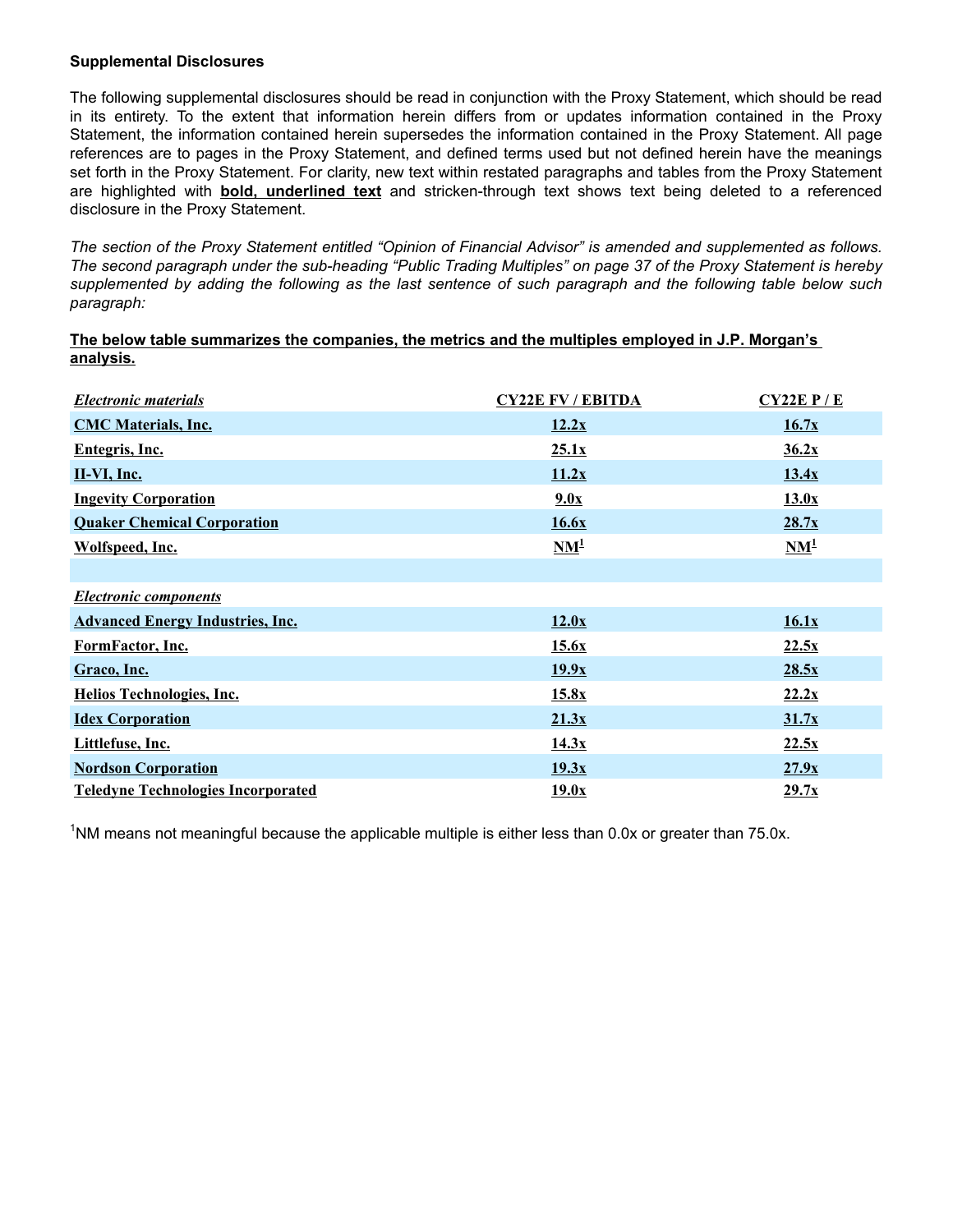*The table following the first paragraph under the sub-heading "Selected Transaction Analysis" on pages 37 and 38 of the Proxy Statement is hereby supplemented by amending and restating the table on such pages as follows:* 

| <b>Announcement Date</b> | Acquiror                           | <b>Target</b>                   | <b>FV / LTM EBITDA</b> |
|--------------------------|------------------------------------|---------------------------------|------------------------|
| September 2021           | <b>Materion Corporation</b>        | <b>HCS-Electronic Materials</b> | 13.0x                  |
| <b>July 2021</b>         | MKS Instruments, Inc.              | <b>Atotech Limited</b>          | 19.2x                  |
| June 2021                | Element Solutions, Inc.            | Coventya Holding SAS            | 14.0x                  |
| March 2021               | DuPont de Nemours, Inc.            | Laird Performance Materials     | 15.0x                  |
| April 2019               | Parker Hannifin Corporation        | <b>LORD</b> Corporation         | 16.6x                  |
| April 2019               | Merck KGaA                         | Versum Materials, Inc.          | 14.4x                  |
| August 2018              | Cabot Microelectronics Corporation | KMG Chemicals, Inc.             | 13.2x                  |
| <b>July 2018</b>         | Goldman Sachs Group, Inc.          | <b>BOYD</b> Corporation         | 12.5x                  |
| June 2018                | Entegris, Inc.                     | <b>SAES</b> Pure Gas            | 10.8x                  |
| March 2018               | Advent International Corp.         | Laird PLC.                      | 9.8x                   |
| October 2017             | <b>BC</b> Partners                 | CeramTec GmbH                   | 13.3x                  |
| April 2017               | <b>Quaker Chemical Corporation</b> | Houghton International Inc.     | 11.8x                  |
| April 2017               | KMG Chemicals, Inc.                | Flowchem LLC                    | 11.5x                  |

*The first paragraph under the sub-heading "Selected Transaction Analysis" on page 38 of the Proxy Statement is hereby supplemented by amending and restating such paragraph as follows:*

Based on the results of this analysis and other factors J.P. Morgan considered appropriate, J.P. Morgan selected a multiple reference range of 11.0x to 19.5x for LTM FV / EBITDA, and applied this reference range to the LTM EBITDA for the Company as of September 30, 2021, which includes Silicone Engineering, **of \$236 million** as provided by the Company's management in its management projections. This resulted in an implied equity value range of \$139.00 to \$245.00 per share (in each case, rounded to the nearest \$1.00) for the Company, compared to (i) the DuPont offer price of \$277.00 per share, and (ii) the closing price of Company capital stock on October 29, 2021 of \$201.12 per share.

*The paragraph under the sub-heading "Discounted Cash Flow Analysis" on page 38 of the Proxy Statement is hereby supplemented by amending and restating such paragraph as follows:* 

J.P. Morgan conducted a discounted cash flow analysis for the purpose of determining the implied fully diluted equity value per share for the Company's capital stock. J.P. Morgan calculated the unlevered free cash flows that the Company is expected to generate from Q4 2021 through 2026 based upon financial projections prepared by the management of the Company, which are summarized in the section entitled "The Merger—Financial Projections" beginning on page 40 of this proxy statement. J.P. Morgan also calculated a range of terminal asset values of the Company at the end of the six-year period ending in 2026 by applying a perpetual growth rate ranging from 4.0% to 5.0%**, which range J. P. Morgan determined on the basis of its professional judgment and experience, to** of the unlevered free cash flow of the Company during the terminal year of the six year period. The unlevered free cash flows and the range of terminal asset values were then discounted to present values using a range of discount rates from 9.0% to 10.5%, which were chosen by J.P. Morgan based upon an analysis of the weighted average cost of capital of the Company**, taking into account macro-economic assumptions, estimates of risk, the Company's capital structure and other factors that J.P. Morgan deemed appropriate**. The present value of the unlevered free cash flows and the range of terminal asset values were then adjusted for the Company's net cash **(taking into account pension liabilities)** of \$43 million. Based on the results of this analysis, J.P. Morgan arrived at a range of equity values of between \$202.00 and \$330.00 per share (in each case, rounded to the nearest \$1.00) for the Company's capital stock on a stand-alone basis (i.e., without synergies).

*The second paragraph under the sub-heading "Other Information" on page 38 of the Proxy Statement is hereby supplemented by amending and restating such paragraph as follows:* 

*Analyst Price Targets for the Company.* For reference only and not as a component of its fairness analyses, J.P. Morgan reviewed certain publicly available equity research analyst share price targets adjusted to present value assuming a cost of equity of 10.5% for Company capital stock **using a discount rate of 10.5%, which was chosen by J.P. Morgan based upon an analysis of the cost of equity of the Company,** and noted that the range of such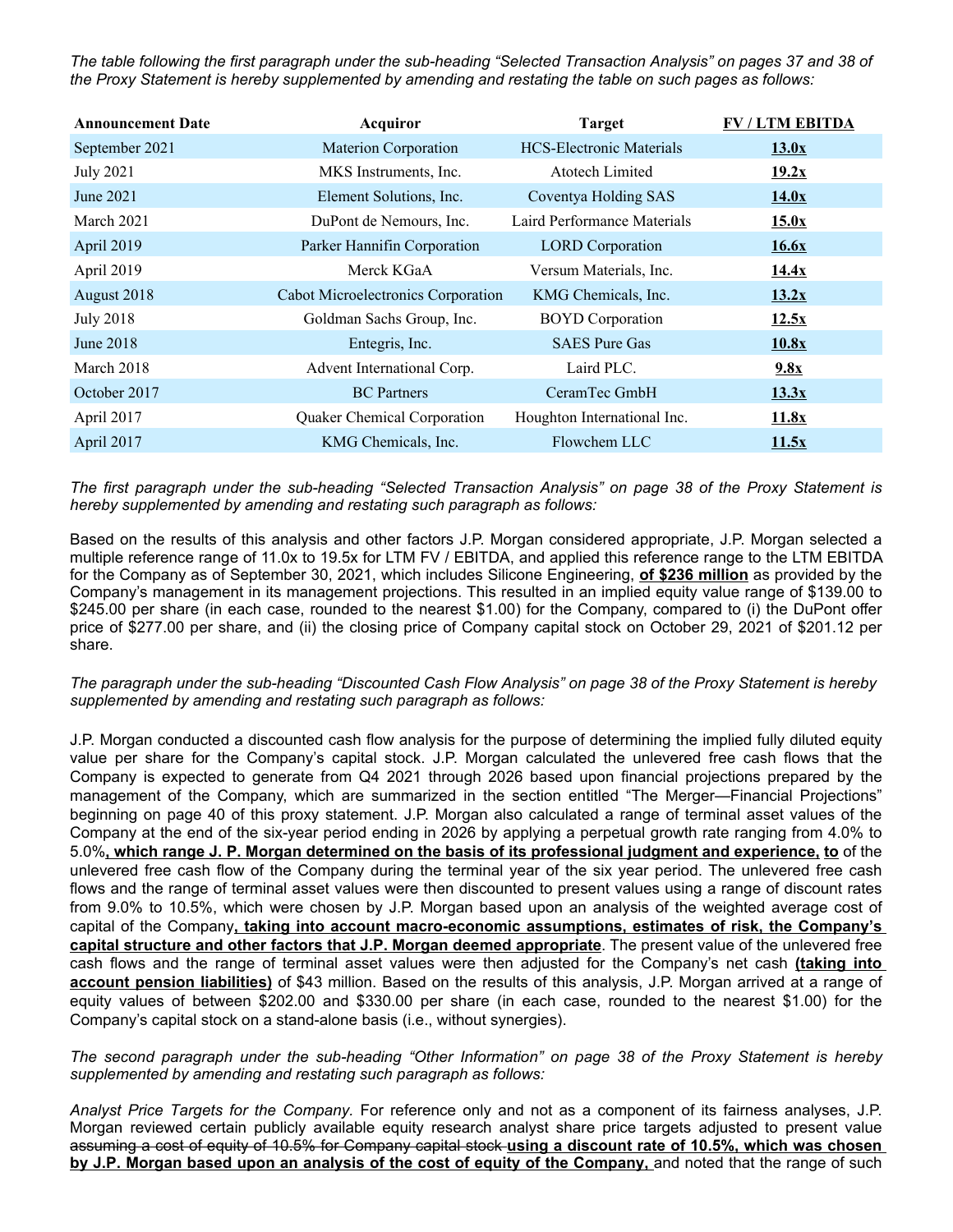price targets, rounded to the nearest \$1.00, was \$204.00 to \$253.00 per share of Company capital stock, in each case, as compared to (i) the DuPont offer price of \$277.00 per share, and (ii) the closing price of Company capital stock on October 29, 2021 of \$201.12 per share.

*The section of the Proxy Statement entitled "Financial Projections" is amended and supplemented as follows:*

| (US\$ in millions)                                | 2021E         | 2022E         | 2023E          | 2024E          | 2025E          | 2026E          |
|---------------------------------------------------|---------------|---------------|----------------|----------------|----------------|----------------|
| <b>Total Revenue</b>                              | \$943         | \$1,105       | \$1,289        | \$1,497        | \$1,695        | \$1,969        |
| Adjusted Net Income <sup>(1)</sup>                | \$129         | <u>\$166</u>  | \$201          | <u>\$243</u>   | \$289          | \$357          |
| <b>Adjusted Earnings Per Share</b> <sup>(2)</sup> | <b>\$6.81</b> | <u>\$8.62</u> | <b>\$10.21</b> | <b>\$12.10</b> | <u>\$14.13</u> | <u>\$17.12</u> |
| Adjusted $EBITDA(3)$                              | \$220         | \$279         | \$342          | \$409          | \$481          | \$579          |
| Free Cash $Flow^{(4)}$                            | \$148         | \$121         | \$174          | \$278          | \$381          | \$479          |

**1. "Adjusted Net Income", a non-GAAP financial measure, is defined as net income excluding restructuring, severance, impairment and other related costs, acquisition and related integration costs, pension settlement charges, asbestos-related charges, environmental accrual adjustments, amortization of acquisition intangible assets, gains or losses on the sale or disposal of property, plant and equipment, UTIS fire charges, and the related income tax effect on these items.**

- **2. "Adjusted Earnings Per Share", a non-GAAP financial measure, is defined as Adjusted Net Income per diluted share divided by adjusted weighted average shares outstanding - diluted. The estimated Adjusted Earnings Per Share forecast for the Company for fiscal year 2022 set forth in this table is the same as the estimated earnings per share amount for the Company for fiscal year 2022 referred to in the section entitled "Opinion of Financial Advisor" beginning on page 35 of this proxy statement.**
- **3.** "Adjusted EBITDA", **a non-GAAP financial measure**, is defined as **net income** earnings before interest, provision for income taxes, and depreciated and amortization expense ("EBITDA"), adjusted to exclude stock-based compensation, restructuring, severance, impairment **and other related costs**, and acquisition and related integration costs, **asbestosrelated charges, environmental accrual adjustments, gains or losses on the sale or disposal of property, plant and equipment, UTIS fire charges and pension settlement charges. The adjusted EBITDA forecast for the Company for fiscal year 2022 set forth in this table is the same as the estimated EBITDA amount for the Company for fiscal year 2022 referred to in the section entitled "Opinion of Financial Advisor" beginning on page 35 of this proxy statement.**
- **4.** "Free Cash Flow" is defined as EBITDA less capital expenditures.

The Company approved the following free cash flow projections for use by J.P. Morgan in connection with its financial analysis and opinion, which were calculated as set forth below.

| (US\$ in Millions         | 2021E | 2022E   | 2023E | 2024E | 2025E | 2026E |
|---------------------------|-------|---------|-------|-------|-------|-------|
| Unlevered Free Cash Flows |       | ت کا 10 | S4′   | \$127 | \$210 |       |

Unlevered free cash flow is defined on an annual basis as adjusted earnings before interest and taxes (Adj. EBIT), less taxes, plus depreciation and amortization, less capital expenditures, less stock-based compensation expense (net of tax), and less the increase in net working capital.

*The section of the Proxy Statement entitled "Interests of Certain Persons in the Merger" is amended and supplemented by amending and restating the first paragraph in such section as follows:*

In considering the recommendation of the Board with respect to the Merger Agreement, you should be aware that the Company's directors and executive officers have interests in the merger that may be different from, or in addition to, the interests of our shareholders generally, as more fully described below. The Board was aware of these interests and considered them, among other matters, in reaching the determination that the Merger Agreement and the merger are in the best interests of the Company and its shareholders and in making their recommendations regarding approval of the Merger Agreement as described in the section entitled "The Merger—Reasons for the Merger; Recommendation of the Board of Directors" beginning on page 31. **Except as set forth below in this "Interests of Certain Persons in the Merger" section, none of the directors or executive officers of the Company is receiving any other compensation in connection with the Merger. In addition, there were no agreements, arrangements or understandings at any time prior to the execution of the Merger Agreement between any**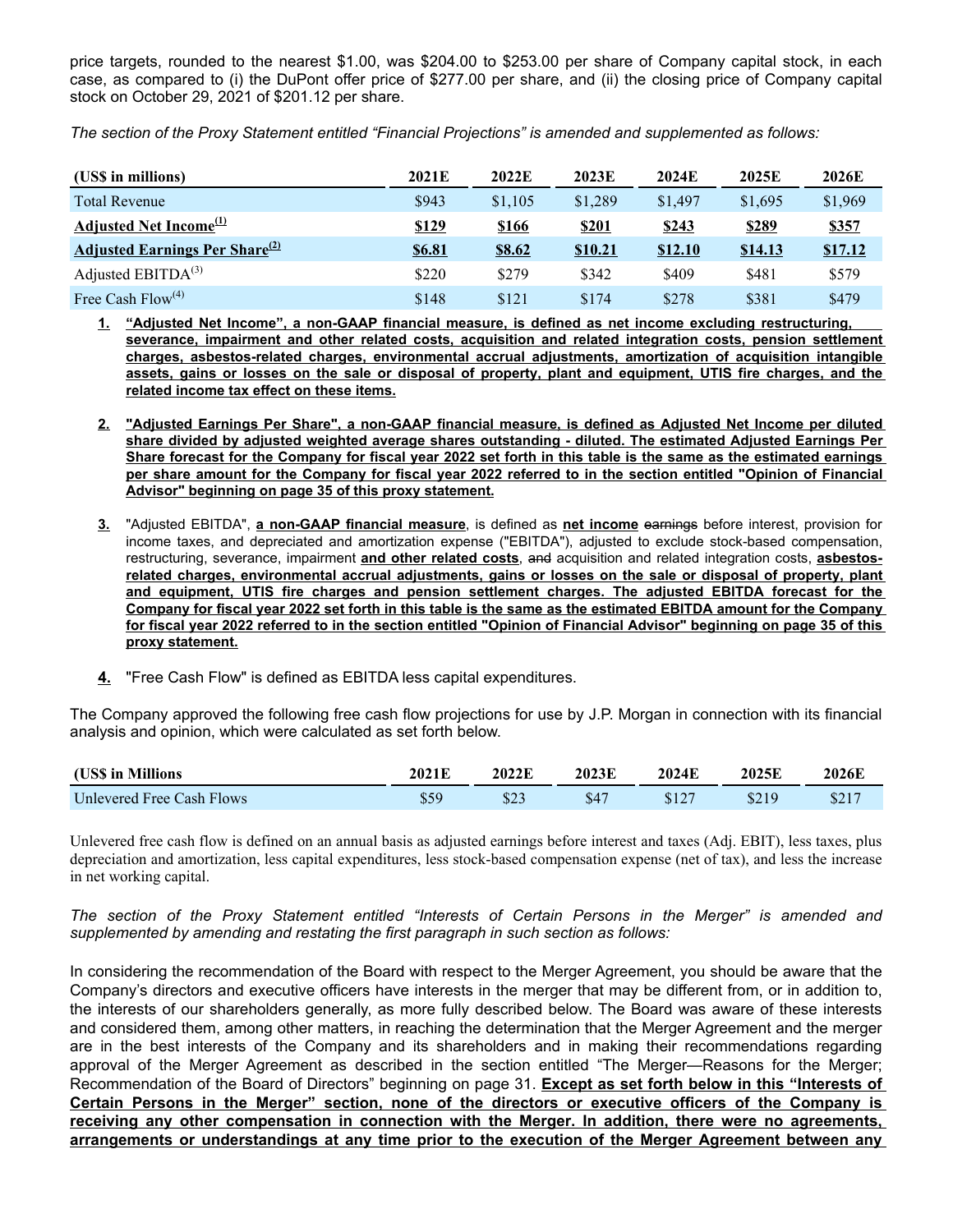#### **director or executive officer of the Company and Parent regarding employment with Parent following consummation of the Merger.**

#### **Additional Information and Where to Find It**

This communication does not constitute a solicitation of any proxy, vote or approval. Rogers intends to file with the Securities and Exchange Commission ("SEC") and mail to its shareholders a definitive proxy statement in connection with the proposed transaction with DuPont. ROGERS' SHAREHOLDERS ARE URGED TO READ CAREFULLY AND IN THEIR ENTIRETY THE PROXY STATEMENT AND ANY OTHER RELEVANT DOCUMENTS THAT ARE FILED WITH THE SEC WHEN THEY BECOME AVAILABLE BECAUSE THEY WILL CONTAIN IMPORTANT INFORMATION ABOUT ROGERS AND THE PROPOSED MERGER. Investors and shareholders may obtain a free copy of the proxy statement and other documents filed with the SEC (when they became available) from the SEC's website at www.sec.gov or by accessing the Rogers' website at https://rogerscorp.com/investors.

#### **Certain Information Concerning Participants**

Rogers and its directors and executive officers may be deemed to be participants in the solicitation of proxies from Rogers' shareholders with respect to the proposed merger. Information about Rogers' directors and executive officers is set forth in Rogers' definitive proxy statement for its 2021 Annual Meeting of Shareholders, which was filed with the SEC on March 26, 2021, its Annual Report on Form 10-K for the fiscal year ended December 31, 2020, which was filed with the SEC on February 19, 2021, and the Current Report on Form 8-K filed with the SEC on December 2, 2021. These documents may be obtained as indicated above. Investors and shareholders may obtain more detailed information regarding the direct and indirect interests of Rogers and its respective directors and executive officers in the proposed transaction by reading the definitive proxy statement by reading the definitive proxy statement for the Special Meeting of Shareholders concerning the proposed merger, which was filed with the SEC on December 16, 2021.

#### **Safe Harbor Statement**

Statements included in this report that are not a description of historical facts are forward-looking statements. Words or phrases such as "believe," "may," "could," "will," "estimate," "continue," "anticipate," "intend," "seek," "plan," "expect," "should," "would" or similar expressions are intended to identify forward-looking statements, and are based on Rogers' current beliefs and expectations. This report contains forward-looking statements, which concern the planned acquisition of Rogers by DuPont, our plans, objectives, outlook, goals, strategies, future events, future net sales or performance, capital expenditures, future restructuring, plans or intentions relating to expansions, business trends and other information that is not historical information. All forward-looking statements are based upon information available to us on the date of this report and are subject to risks, uncertainties and other factors, many of which are outside of our control, which could cause actual results to differ materially from those indicated by the forward-looking statements. Rogers' actual future results may differ materially from Rogers' current expectations due to the risks and uncertainties inherent in its business and risks relating to the Merger. These risks include, but are not limited to: uncertainties as to the timing and structure of the Merger; the possibility that various closing conditions for the transaction may not be satisfied or waived, including that a governmental entity may prohibit, delay or refuse to grant approval for the consummation of the Merger; the risk that management's time and attention is diverted on transaction related issues; the risk that Rogers is unable to retain key personnel; the risk that the business of Rogers may suffer as a result of potential adverse changes to relationships with employees, customers, vendors and other business partners; the risk that shareholder litigation in connection with the Merger may result in significant costs of defense, indemnification and liability. Other risks and uncertainties that could cause such results to differ include: the duration and impacts of the novel coronavirus global pandemic and efforts to contain its transmission and distribute vaccines, including the effect of these factors on our business, suppliers, customers, end users and economic conditions generally; failure to capitalize on, volatility within, or other adverse changes with respect to the Company's growth drivers, including advanced mobility and advanced connectivity, such as delays in adoption or implementation of new technologies; uncertain business, economic and political conditions in the United States (U.S.) and abroad, particularly in China, South Korea, Germany, Hungary and Belgium, where we maintain significant manufacturing, sales or administrative operations; the trade policy dynamics between the U.S. and China reflected in trade agreement negotiations and the imposition of tariffs and other trade restrictions, including trade restrictions on Huawei Technologies Co., Ltd. (Huawei); fluctuations in foreign currency exchange rates; our ability to develop innovative products and the extent to which our products are incorporated into end-user products and systems and the extent to which end-user products and systems incorporating our products achieve commercial success; the ability and willingness of our sole or limited source suppliers to deliver certain key raw materials, including commodities, to us in a timely and cost-effective manner; intense global competition affecting both our existing products and products currently under development; business interruptions due to catastrophes or other similar events, such as natural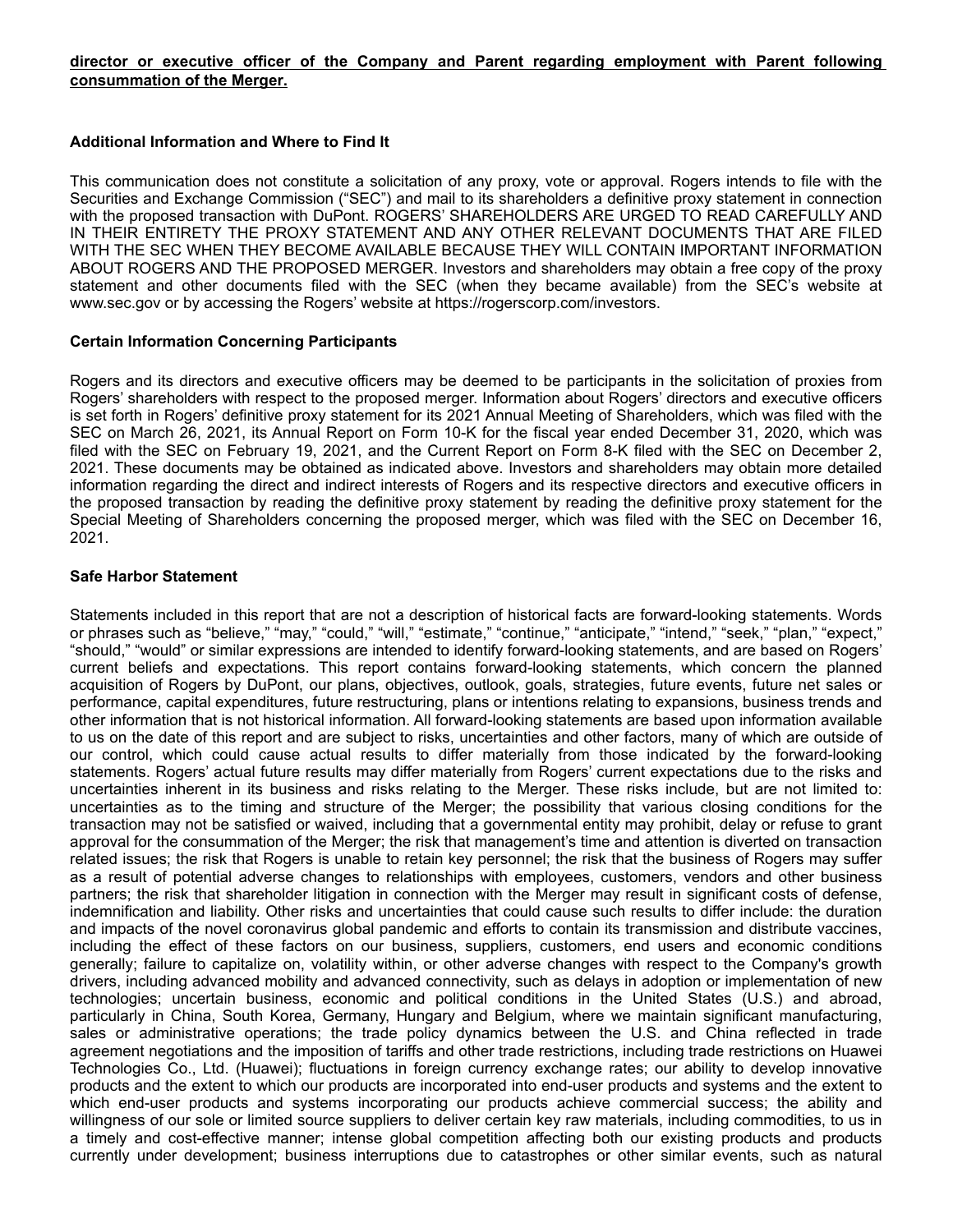disasters, war, terrorism or public health crises; failure to realize, or delays in the realization of anticipated benefits of acquisitions and divestitures due to, among other things, the existence of unknown liabilities or difficulty integrating acquired businesses; our ability to attract and retain management and skilled technical personnel; our ability to protect our proprietary technology from infringement by third parties and/or allegations that our technology infringes third party rights; changes in effective tax rates or tax laws and regulations in the jurisdictions in which we operate; failure to comply with financial and restrictive covenants in our credit agreement or restrictions on our operational and financial flexibility due to such covenants; the outcome of ongoing and future litigation, including our asbestos-related product liability litigation; changes in environmental laws and regulations applicable to our business; and disruptions in, or breaches of, our information technology systems. Should any risks and uncertainties develop into actual events, these developments could have a material adverse effect on the Company or the Merger. For additional information about the risks, uncertainties and other factors that may affect our business, please see our most recent annual report on Form 10-K and any subsequent reports filed with the Securities and Exchange Commission, including quarterly reports on Form 10-Q. Rogers Corporation assumes no responsibility to update any forward-looking statements contained herein except as required by law.